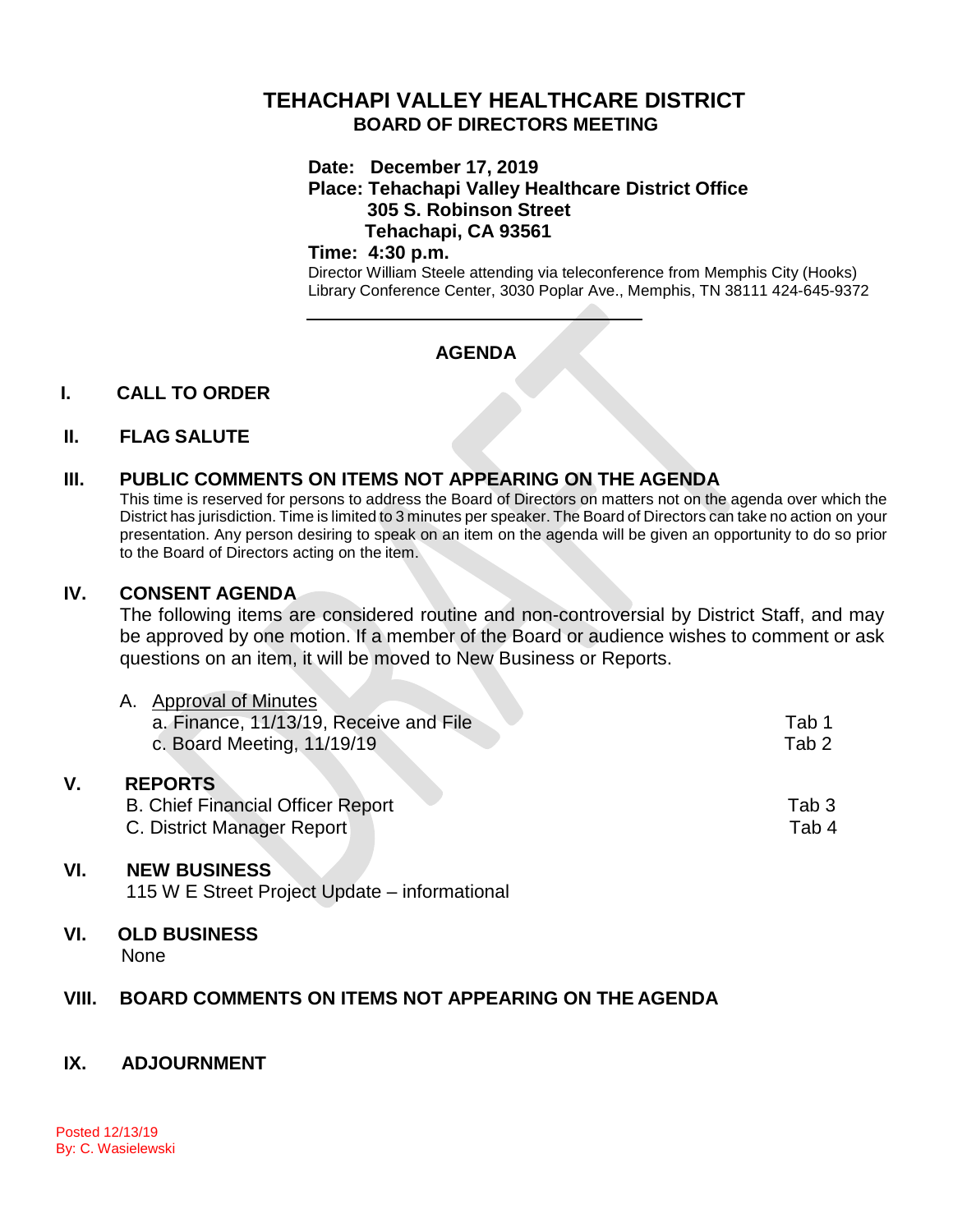### **NOTICE TO THE PUBLIC**

#### **PUBLIC COMMENT PERIOD FOR REGULAR MEETINGS**

Members of the public may comment on any item on the agenda before the Board takes action on it. The public may also comment on items of interest to the public that is within the subject matter jurisdiction of the Board; provided, however, the Board may not take action on any item not appearing on the agenda unless the action is otherwise authorized by law. Any person addressing the Board will be limited to a maximum of three (3) minutes so that all interested parties have an opportunity to speak.

#### **COPIES OF PUBLIC RECORDS**

All writings, materials, and information provided to the Board for their consideration relating to any open session agenda item of the meeting are available for public inspection and copying during regular business hours at the Administration Office of the District at 305 S. Robinson St., Tehachapi, California.

#### **COMPLIANCE WITH ADA**

This agenda shall be made available upon request in alternative formats to persons with a disability, as required by the Americans with Disabilities Act of 1990 (42 U.S.C. § 12132) and the Ralph M. Brown Act (Cal. Gov't Cod. § 54954.2). Persons requesting a disability related modification or accommodation in order to participate in the meeting, should contact the Executive Office during regular business hours by phone at 661-750-4848, or in person at the District's Administrative Office at 305 S. Robinson St., Tehachapi, California.